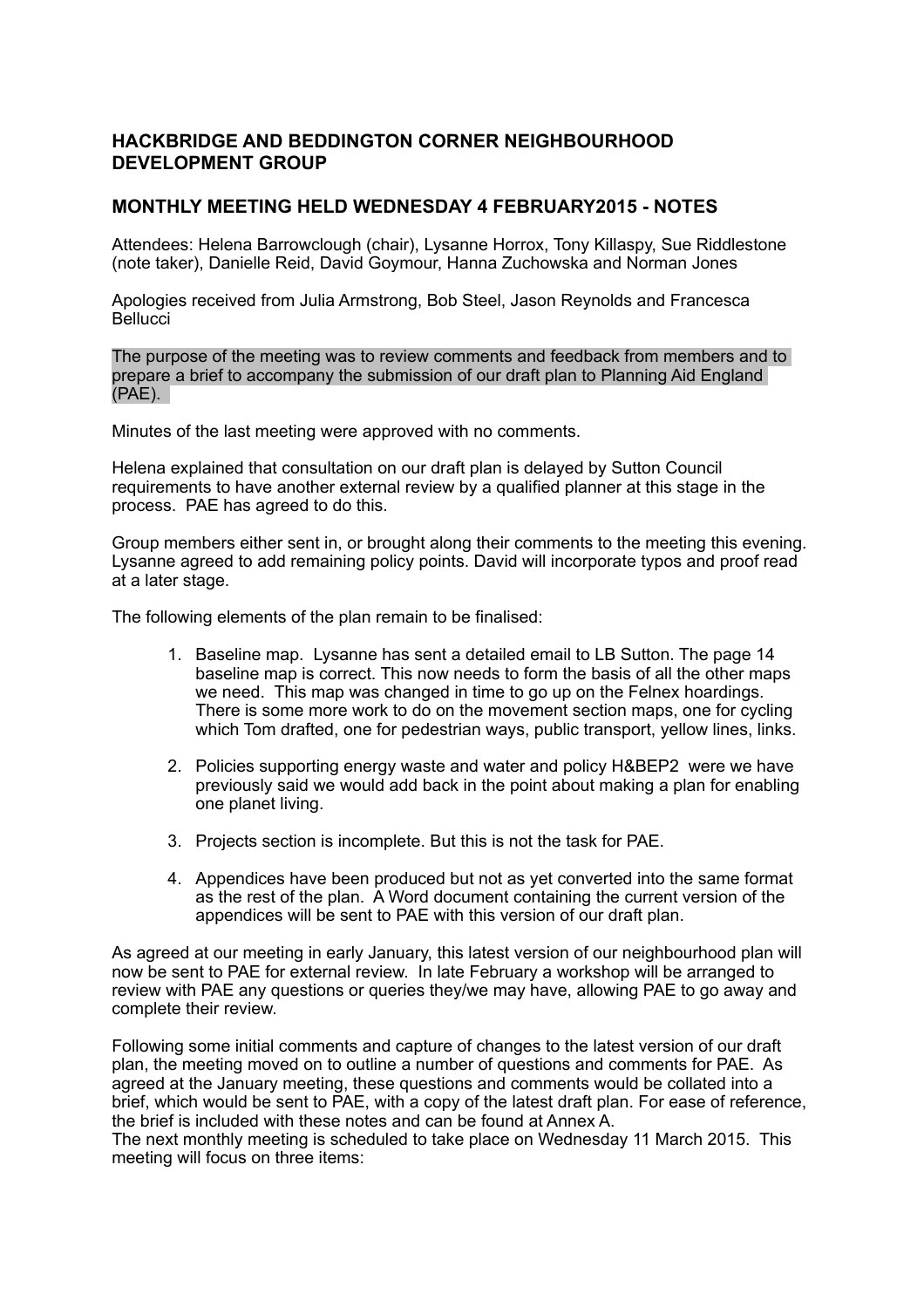- 1. AGM all posts will be reviewed and elected/re-elected and the bank account will be checked
- 2. Feedback from PAE will be reviewed and the draft plan will be revised as appropriate.
- 3. Ideas for consultation and how best to get the draft plan out to the community of Hackbridge and Beddington Corner and other interested stakeholders.

Papers supporting (1) and (3) above will be issued in advance of the next meeting, to give all members a chance to comment and contribute.

The meeting ended at 9.30pm.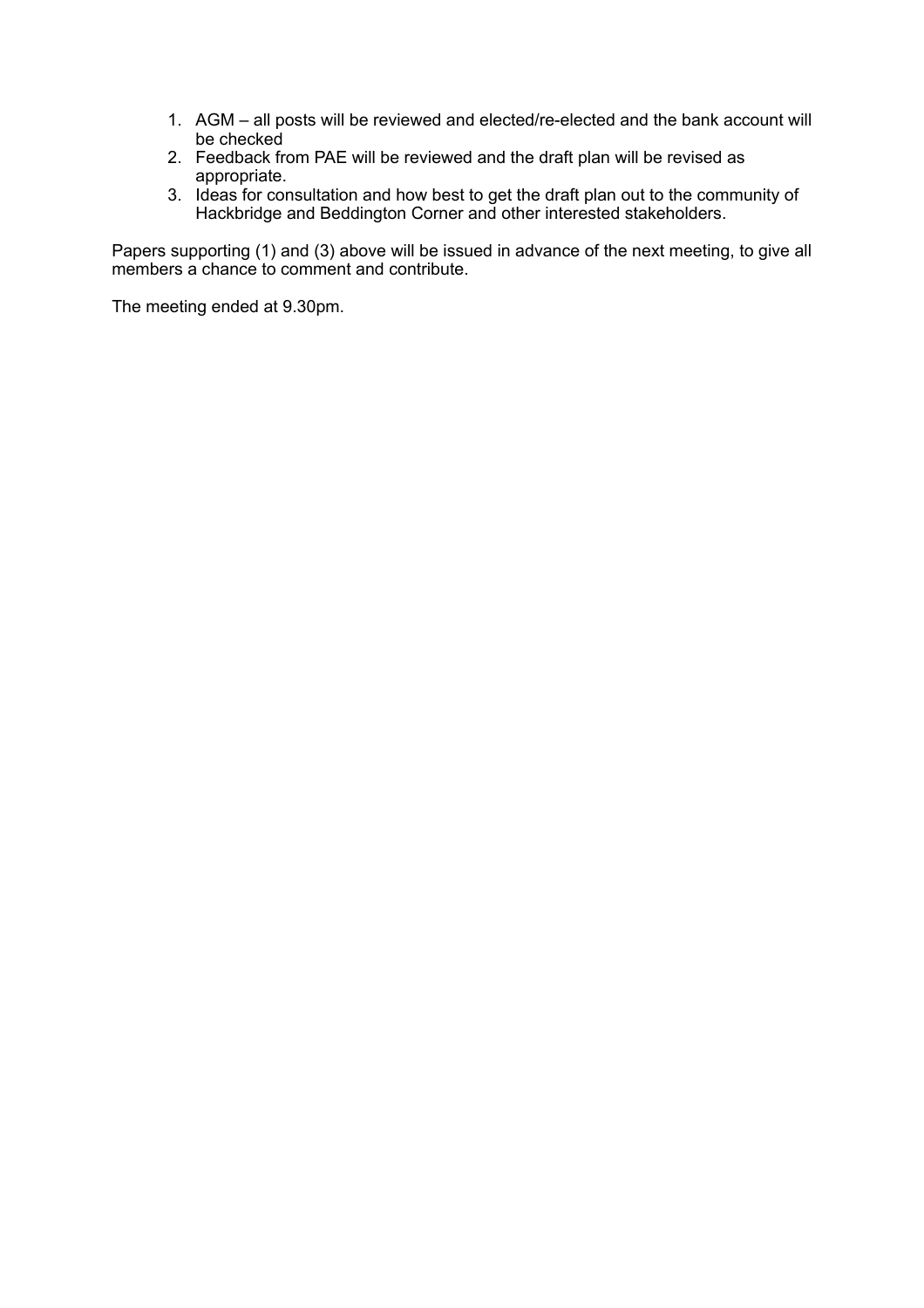#### **ANNEX A**

**HACKBRIDGE AND BC NDG MEETING NOTES** 

**4 FEBRUARY 2015**

# **BRIEF FOR PLANNING AID ENGLAND TO SUPPORT THEIR REVIEW OF DRAFT NEIGHBOURHOOD PLAN**

# **SUBMITTED BY HACKBRIDGE AND BEDDINGTON CORNER NEIGHBOURHOOD DEVELOPMENT GROUP**

## **9 FEBRUARY 2015**

### **BACKGROUND**

1. Hackbridge and Beddington Corner Neighbourhood Development Group (H&BC NDG) received formal designation as a neighbourhood forum in September 2012. This included confirmation of an agreed designated boundary.

2. Several versions of our draft plan have been produced and we have spent much time reviewing, revising and rewriting the contents. Our biggest challenge has been in trying to pull together 'planning policies'. Indeed, this has taken up much of the last two years!

3. In July 2013, H&BC NDG produced a version of our draft plan we felt was ready for pre – submission consultation. Efforts to undertake this next stage of our neighbourhood planning 'journey' were thwarted by Sutton Council, due to concerns over our proposals for development sites and planning policies. As a result, the NDG experienced a significant dip in energy and commitment.

4. Our attention and energy was instead diverted to a number of pressing issues, including approval of an incinerator in Beddington, planning permission for Felnex, saving a Victorian lodge, consultation on the location of a new school and the fall out of concerns about the 'heart of Hackbridge' project, to name but a few.

5. At the end of 2013, the NDG sought help from PAE and Locality, specifically to address the rather arduous task of writing planning policies to inform our plan. During the early part of 2014, the NDG worked with Locality to hone our planning policies. We took on board feedback and attempted to fill in gaps in our draft plan. Time had moved on and we found ourselves having to update and rewrite sections of our plan to take into account changes.

6. Following an extended summer break, the NDG reinstated monthly meetings and ran three workshop evenings, focused on reviewing and revising our planning policies. This proved productive and helped to reenergise the commitment of the group.

7. The start of 2015 has seen the latest version of our draft plan reviewed by NDG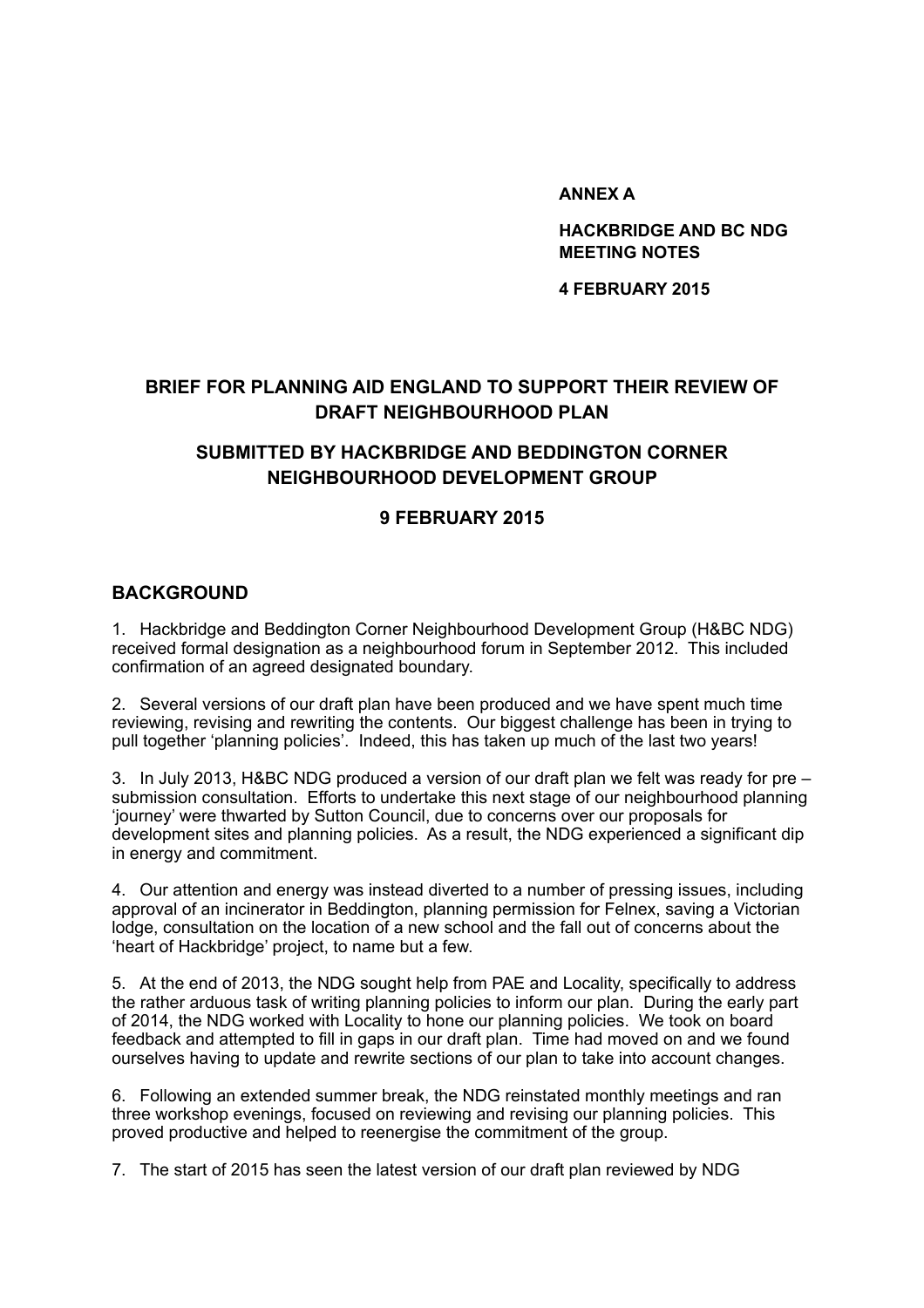members at both the January and February monthly meetings. A timeline was agreed at the January 2015 meeting, incorporating a 4 week external review period with PAE. This brief has been produced to aid PAE in their review.

## **ASSISTANCE REQUIRED FROM PAE**

8. After a number of years and much commitment from a small but dedicated group of local residents in Hackbridge and Beddington Corner, we believe that this current version of our draft neighbourhood plan is ready to proceed to pre-submission consultation and publicity, in accordance with Part 5 of The Neighbourhood Planning (General) Regulations 2012. Please see extract from the aforementioned document below.

## **The Neighbourhood Planning (General) Regulations 2012**

PART 5 - Neighbourhood development plans

### **Pre-submission consultation and publicity**

14. Before submitting a plan proposal to the local planning authority, a qualifying body must:

 $(a)$  publicise, in a manner that is likely to bring it to the attention of people who live, work or carry on business in the neighbourhood area:

- (i) details of the proposals for a neighbourhood development plan;
- (ii) details of where and when the proposals for a neighbourhood development plan may be inspected;
- (iii) details of how to make representations; and
- (iv) the date by which those representations must be received, being not less than 6 weeks from the date on which the draft proposal is first publicised;

(b) consult any consultation body referred to in paragraph 1 of Schedule 1 whose interests the qualifying body considers may be affected by the proposals for a neighbourhood development plan; and

(c) send a copy of the proposals for a neighbourhood development plan to the local planning authority.

9. In order to ensure that our local authority can offer full support to the NDG as it continues on its neighbourhood planning journey, we have been advised to put this version of our plan out for external review. To assist in the process of an external review of our plan, we have produced a table of comments and questions, which PAE may find helpful. In particular, we would like clarification on whether our planning policies are appropriately worded to give them 'weight' as a planning policy, while at the same time ensuring they are likely to deliver what local people have asked for.

## **PLANNING POLICIES**

10. During the process of trying to compile and write up our planning policies, we have been frustrated by the requirement to almost force our planning policies to 'fit' with our local authority's existing planning policy or be sanitised to such an extent that we might as well have just rebadged our local authority's plan and presented it as our own.

11. We are concerned about a number of aspects of what is or isn't being provided/planned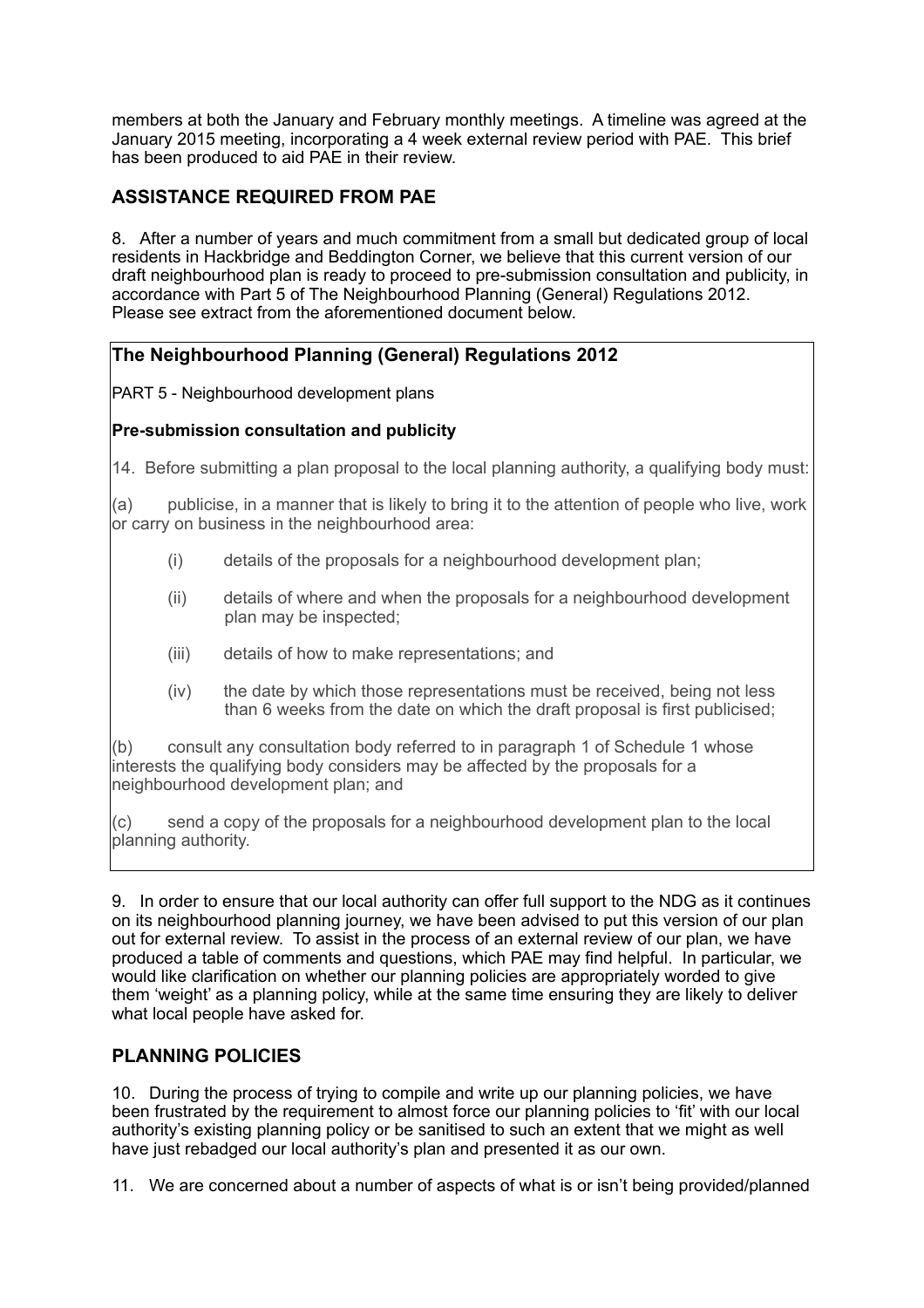for in Hackbridge but have found this very difficult to articulate (in acceptable planning policy speak) in our draft plan. During the compilation of our draft plan, we have experienced a number of poor planning decisions in Hackbridge, taken by our local authority it is assumed using their extant planning policies. Do we really feel comfortable providing reinforcement to policies that have failed to deliver improvements in Hackbridge? Is that what neighbourhood planning is all about?

12. In reviewing planning polices in our plan, we would value advice on the following two points:

- a) How do we produce a planning policy that retains the feeling that it contains the voice of the community? If we already have a wealth of local authority planning speak in many documents which our plan will sit along-side, (once it has passed a referendum) shouldn't our plan seek to provide an easier access for ALL residents, allowing them to feel and know they have been involved in determining what happens in Hackbridge? If we fill our plan with local authority planning speak, then it seems likely that residents will just switch off, as they already do in respect of what our local authority produces. This then becomes a self-fulfilling prophecy and we get monstrosities like Centrale. Local authority policy + confused and uninformed residents = poor design and planning done to us not with us. Advice please.
- b) Our local authority has long since designated the majority of sites across Hackbridge and Beddington Corner and as a result, we have struggled to understand how our plan is able to make a difference in respect of a number of these sites. We have received a quite contradictory advice in terms of exactly what 'power/influence' our plan is likely to have. To this extent, our draft plan no longer has a site specific section. All reference to sites is now covered under a number of planning policies: land north of BedZED covered by Environment policy, land north of Hackbridge railway station cover by Local Employment policy. Does this work? How will a developer use this? We would welcome the opportunity to discuss this further as our experience with the developer for the Felnex site has taught us a few lessons and it seems wise to ensure we build this into our draft plan. Advice please.

13. The rest of this brief is presented in the form of a table, as a list of comments and questions. You may find it helpful to use this list as you work through the draft plan.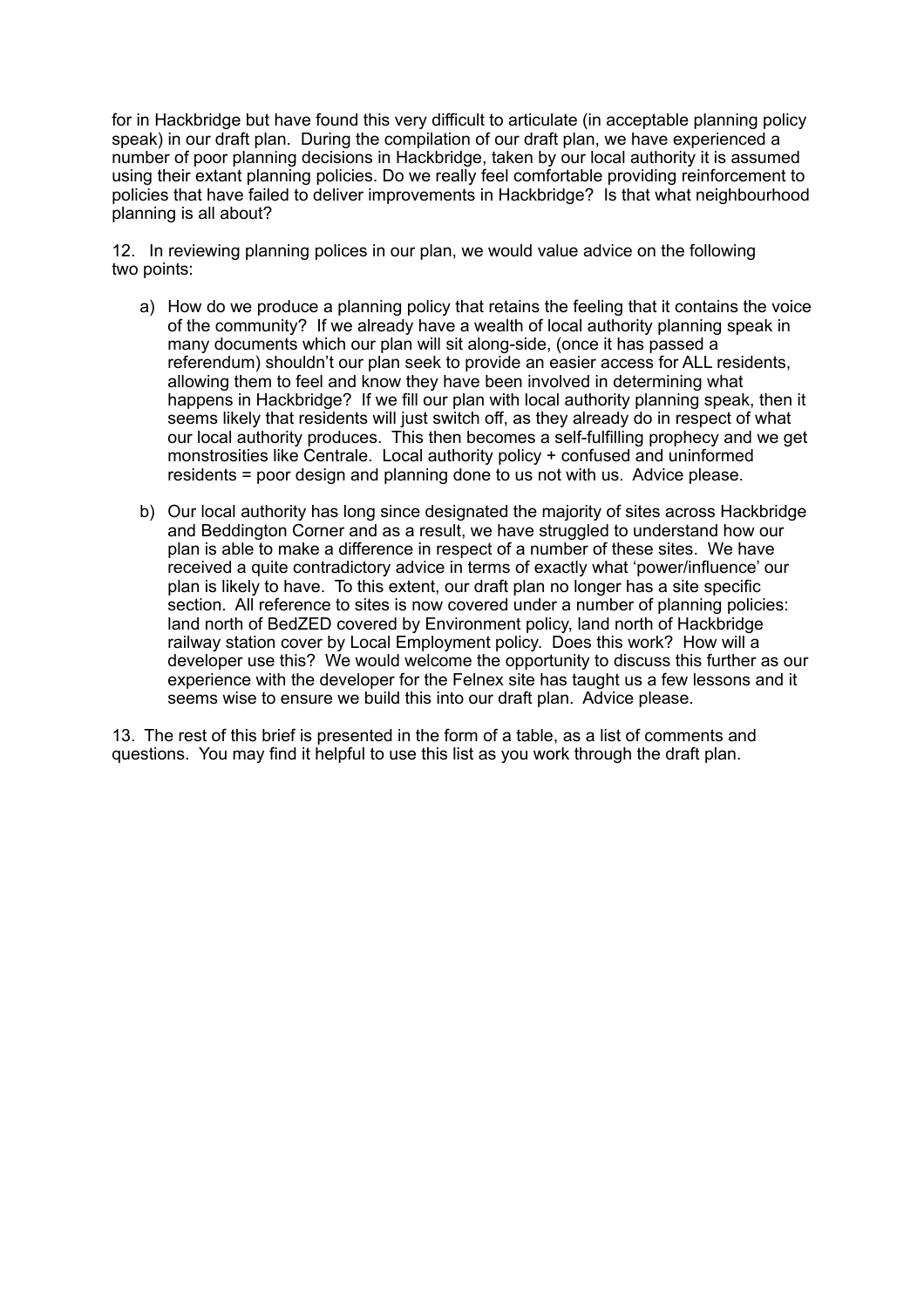| <b>QUESTIONS AND COMMENTS</b>                                                                                                                                                                                                                                                                                                                                                                                                                                                                                                                                                                                                                      | <b>PAE RESPONSE</b> |
|----------------------------------------------------------------------------------------------------------------------------------------------------------------------------------------------------------------------------------------------------------------------------------------------------------------------------------------------------------------------------------------------------------------------------------------------------------------------------------------------------------------------------------------------------------------------------------------------------------------------------------------------------|---------------------|
| <b>Local Development Plan (LDP)</b> - Sutton Council has<br>recently begun consulting on the new LDP, which will<br>be used to inform development in Sutton over the next<br>10-15 years. There are some key sites in Hackbridge<br>which we would appreciate some guidance on wording<br>in our draft plan, to ensure that the voice of the local<br>community is being reflected in both our plan and by<br>default, Sutton's proposed new LDP. We are<br>particularly concerned about the land beside and in<br>front of Hackbridge railway station, de designation of<br>the community field at BedZED and the area of MOL<br>north of BedZED. |                     |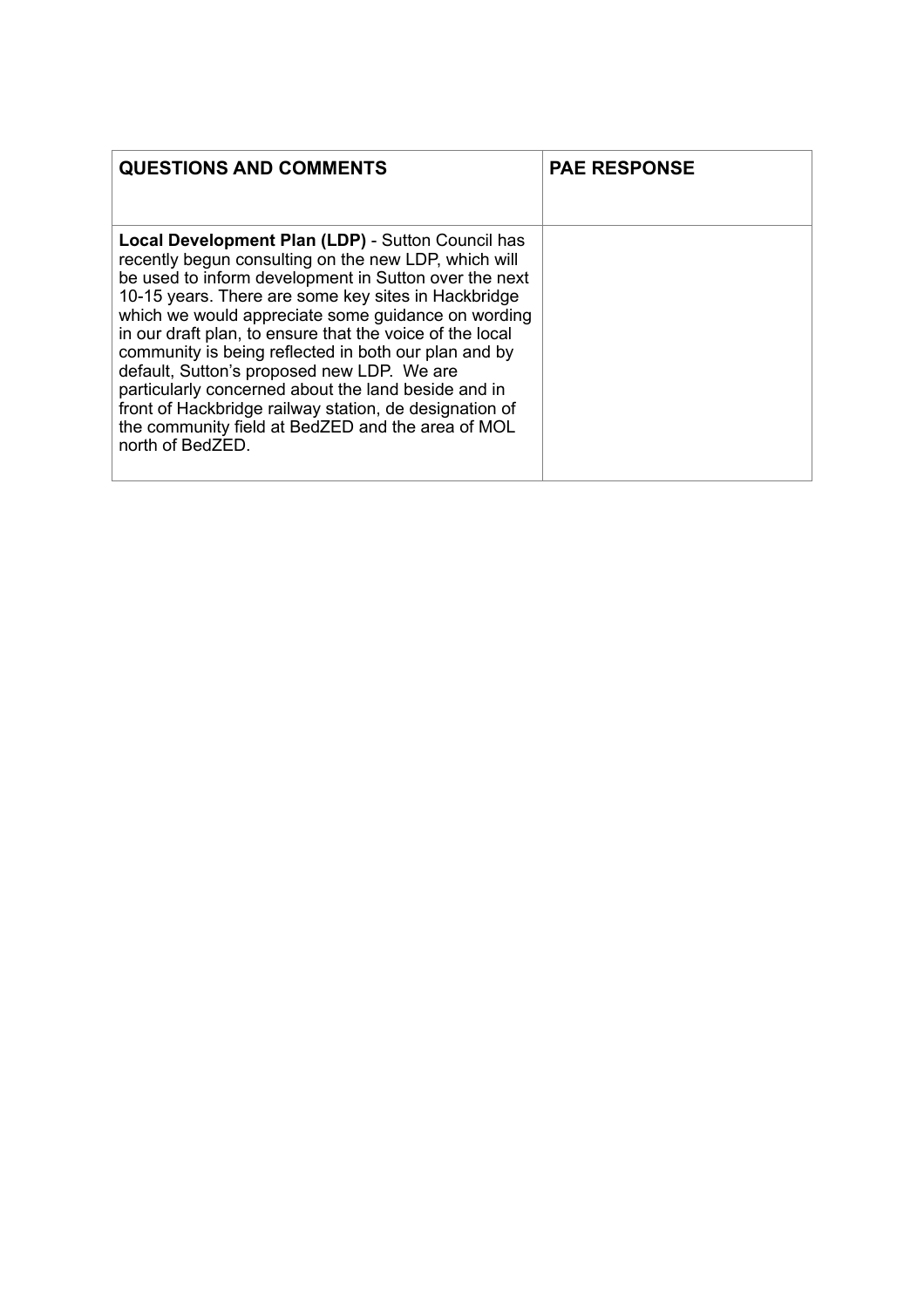| Housing needs for Hackbridge residents -<br><b>H&amp;BEP4.</b> Can PAE advise on policy wording for this?<br>Increasing the mixture of tenure and affordable<br>housing tenure, expanding on social rent, any new<br>development must have a mixture of housing types so<br>people can move between them. Building for low rent.                                                                                                                                                                                                                                                                                                                                                                                                                                                                                         |  |
|--------------------------------------------------------------------------------------------------------------------------------------------------------------------------------------------------------------------------------------------------------------------------------------------------------------------------------------------------------------------------------------------------------------------------------------------------------------------------------------------------------------------------------------------------------------------------------------------------------------------------------------------------------------------------------------------------------------------------------------------------------------------------------------------------------------------------|--|
| Hackbridge is currently experiencing increasing<br>pressure on local housing resources that is, whilst not<br>unique to London, is nonetheless adding to<br>affordability issues that already exist. Immigration from<br>other parts of London where rents and housing prices<br>are more expensive, as well as a general increase in<br>the population of London, is resulting in local families<br>living in smaller accommodation then typical only a few<br>years ago.                                                                                                                                                                                                                                                                                                                                               |  |
| This is evident in the child yield for our local area.<br>Whilst we are trying to gain some Hackbridge specific<br>evidence, some evidence already exists in relation to<br>local school places. Hackbridge Primary School was<br>recently expanded to allow for the planned extra<br>homes to be built in our area however this has already<br>been filled up in key stage one before any of the<br>planned development has commenced. Therefore the<br>original child yield calculations made by Sutton Council<br>were wrong. Sutton is now in the process of building a<br>new school to address the increase in the local child<br>population. Our understanding is that the original<br>assumption made by Sutton was that families would<br>occupy three bedroom terrace houses. The reality is<br>now different. |  |
| It is our concern the the current Sutton Council policy<br>for affordable housing is not enough to address the<br>growing problem. Many people experiencing affordable<br>housing pressures and do not qualify to be on the<br>council housing list.                                                                                                                                                                                                                                                                                                                                                                                                                                                                                                                                                                     |  |
| We wish for our housing needs policy to address this<br>issue by encouraging a greater variety of tenure and<br>we would appreciate some suggestions and assistance<br>on how this can be done.                                                                                                                                                                                                                                                                                                                                                                                                                                                                                                                                                                                                                          |  |
| <b>Health – CCWI3</b> - is this within the direct control of our<br>local authority or NHS England? We wish to see our<br>current medical practice (located on London Road)<br>given the opportunity to expand its facilities. We would<br>like to see it moved from London Road to Felnex. We<br>are aware that the 106 agreement for Felnex makes<br>provision for a medical centre. How can we best see<br>this happen with any wording in our neighbourhood<br>plan. For example the rent for the building should not<br>be unaffordably high.                                                                                                                                                                                                                                                                       |  |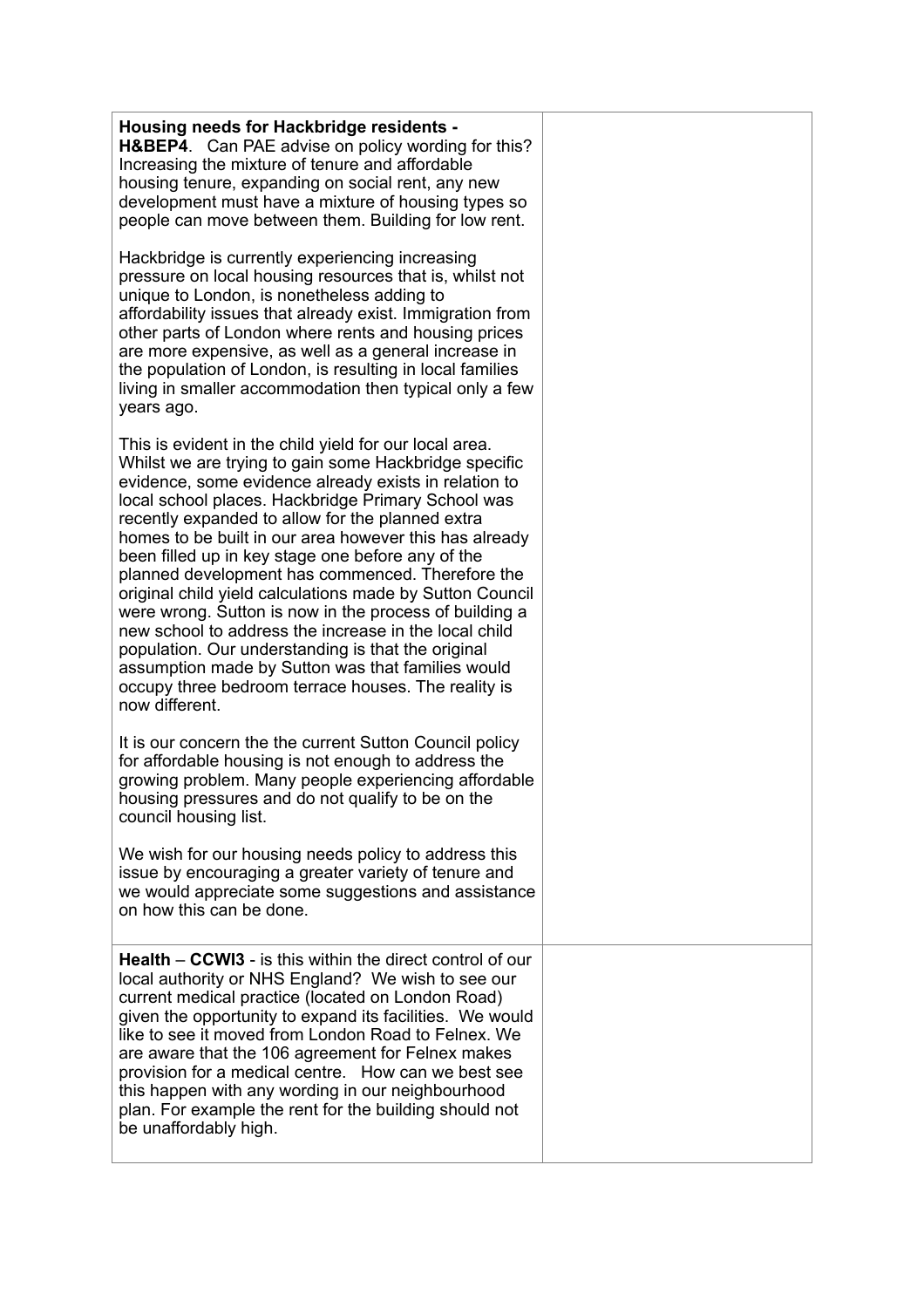| <b>Education – CCWI3</b> - we recently agreed that part of<br>the MOL land north of Bedzed could be used for a new<br>school. As a caveat we stated that we wished to<br>sterilise the remaining land for environmental uses<br>such as an ecology park/visitors centre. How can this<br>been done? Were advised by Sutton Council that this<br>could/should be raised/discussed as part of the review<br>of the Local Development Plan.                                                                                                                                                                                                                                                                                                                                                                                                                                                                                                                                                                                                           |  |
|----------------------------------------------------------------------------------------------------------------------------------------------------------------------------------------------------------------------------------------------------------------------------------------------------------------------------------------------------------------------------------------------------------------------------------------------------------------------------------------------------------------------------------------------------------------------------------------------------------------------------------------------------------------------------------------------------------------------------------------------------------------------------------------------------------------------------------------------------------------------------------------------------------------------------------------------------------------------------------------------------------------------------------------------------|--|
| Air pollution objective 5.3 and policy MP3 - we would<br>like advice on how we can say more to get air pollution<br>under control. We will get additional traffic with<br>additional development and residents, the incinerator<br>coming soon will add 1% to pollution in the area. The<br>through traffic and heavy lorry traffic to the adjacent<br>trading estates is creating increased levels of air<br>pollution. We are not aware that any monitoring of air<br>pollution in Hackbridge is actually taking place. How<br>do we address this in our neighbourhood plan?<br>Could we add wording for new developments not to<br>add to air pollution in the area. We want air quality<br>monitoring to see how we are performing against the<br>EU standard. Could we have an ultra clean air zone?<br>Can we change the status of the road from an A road<br>to a B road? How can we best achieve our objective in<br>our plan? In addition to developers, does our plan<br>have powers over TFL and our local authority in this<br>matter? |  |
| <b>Maps</b> - Can PAE draw up the maps we need, now that<br>we have the base map? We have been relying on our<br>local authority to do this and it is not proving that<br>successful. It would probably be helpful to work with<br>an individual to get our thoughts, aspirations and ideas<br>in respect of a number of our themes represented on a<br>number of maps.                                                                                                                                                                                                                                                                                                                                                                                                                                                                                                                                                                                                                                                                            |  |
| <b>Environment EP4 - improve quality of and access to</b><br>the land north of BedZED. Page 39. Review wording<br>to make it stronger. A general point is what can we put<br>in our plan about sites like these go into the new Local<br>Development Plan.                                                                                                                                                                                                                                                                                                                                                                                                                                                                                                                                                                                                                                                                                                                                                                                         |  |
| Policies that aren't policies! EP4 want to safeguard the<br>land.                                                                                                                                                                                                                                                                                                                                                                                                                                                                                                                                                                                                                                                                                                                                                                                                                                                                                                                                                                                  |  |